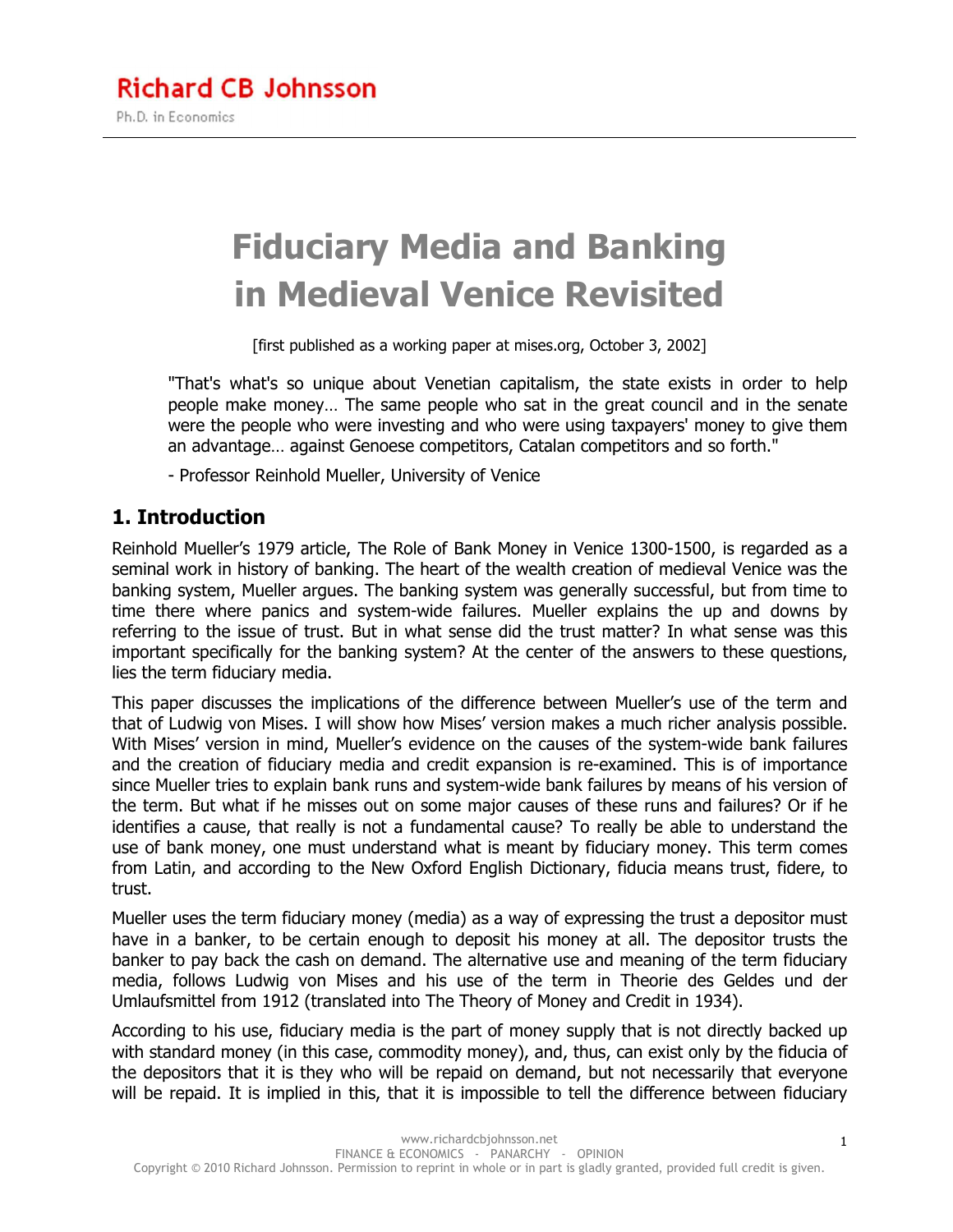media and ordinary standard money1. Thus, the fiduciary money in this sense do not exist under 100 percent reserves, but is restricted exclusively to the case of fractional reserves.

The distinction between Mueller's and von Mises' use of the term fiduciary media becomes apparent by a simple example. Suppose a merchant in Venice deposits cash, i.e. specie, in a bank and he receives bank money in return (i.e. a credit in the books of the banker).

According to Mueller, this is an increase in fiduciary media. According to von Mises, it is not, since it is fully backed by specie. Fiduciary media in Mueller's sense is present both under fractional reserves and 100 percent specie reserves. Fiduciary media in von Mises' sense always involve fractional reserves, per definition.

And why is the distinction important? It is important, because a major component of bank failures and bank crises is a monetary contraction. When one bank fails, it is quickly spread to the whole system. However, if 100 percent reserves are kept, a bank failure will not spread, because the money is still there. The imprudent bank goes bankrupt, but the deposits are still in the vaults. There is no monetary contraction, and no bank system failure. This is true under a 100 percent specie reserve standard, and Venice at the time was on a specie standard of gold, silver and copper.

Moreover, the issue of trust is in a way misunderstood by Mueller. Was the issue of trust he refers to really a special feature of banking? One could argue, that this kind of trust is a kind that is essential to all types of economic intercourse between individuals. However, it is a trust that largely, in everyday life, we do not put in the people we deal with per se, but in the supposed rationality of the counterparts and ultimately in the judicial system. In a rational society where contracts are enforced, we don't have to check people out all the time. If the society was less rational or contracts were not enforced, we would probably only deal with our cousins and close friends, as is very often the case in places where contracts and property rights are less secure. But this is not a question of trust that is restricted to banking only.

Hence, in this way it could be argued that this is nothing special for banks. And since it apparently was possible to enforce repayment of deposits in Venice at the time2, Mueller's use of the term fiduciary could be regarded a bit to wide.

Thus, we see that there is a major difference between for example the cases where the money supply increases because of more specie is around, or if the money supply increases because of more un-covered bank money. As I said, Mueller's use of the term fiduciary money does not allow for this difference. And as we will see, there are numerous cases where he writes that there is credit expansion, but he does not distinguish between if the expansion is followed by more specie deposits or not.

Before we turn to the evidence for fiduciary media in Venice, it is perhaps appropriate to say a few things about the use of other resources as reserves, i.e. the use of collateral. The individuals that became bankers were self-made businessmen and often seem to have been rather wealthy. This was probably a prerequisite for someone to put his money in the hands of the banker; one knew that the banker would be around and that he had some wealth that could be collected by enforcement if necessary. Does this imply that there is no difference between using real estate and other collateral compared to using the gold deposited, as reserves? No, because the collateral, be it real estate or something else, is at the time it is put up as cover to the bank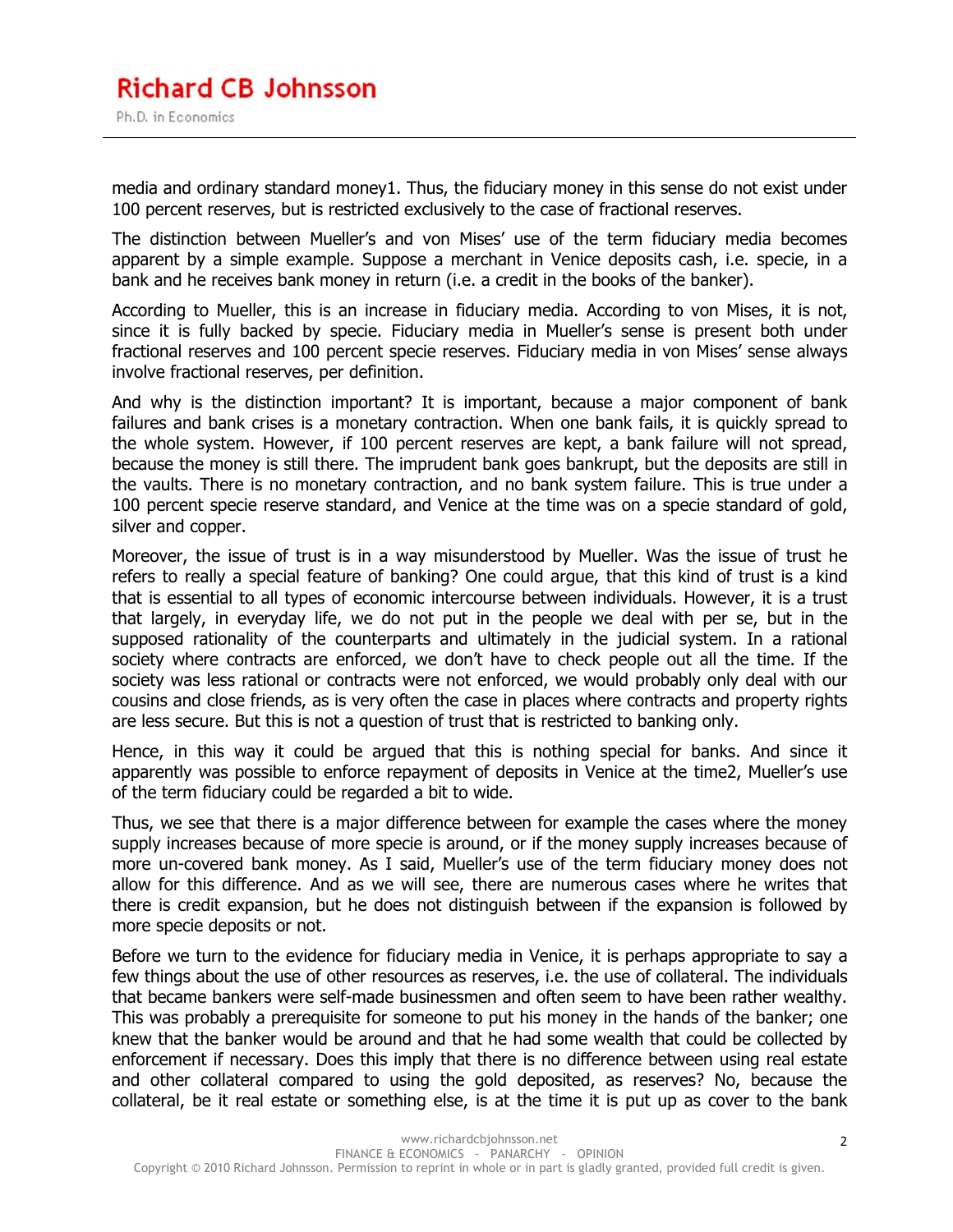money, valued at its market value calculated in money of account. But the market value of a house etc, is highly dependent on the existence of money itself. If there is a for example a bank failure the creditors are paid of by selling the house or houses in question.

That would lead to a downward force on the prices of houses, thus weakening the reserves of other banks. Thus, we see that the security and value of the bank money depend on the value of the collateral behind them. However, furthermore, the value of the collateral behind the bank money depends on the continued existence of the bank money itself. In this fashion, a bank failure could spread. Bank money backed up by collateral takes on very much the same character of fiduciary media as do bank money without any backing at all. The only safety against system-wide bank failures is if bank money is backed up by specie (standard money), i.e. at 100 percent. Collateral backing is not sufficient. Hence, we can conclude that the kind of backing used for the bank money is of great importance. No reputation, no fiducia, no other assets, whether liquid or illiquid, can actually prevent system-wide bank failures. In fact, the belief that they can is a prerequisite for the system-wide bank failures.

#### **2. Fiduciary media in Venice**

Mueller starts by noting that "The demand deposit is a liability on the banker's balance sheet and is the client's claim on the specie he deposited" (p.48). This situation is shown in Figure 1. Let's say a merchant deposits specie worth 100 ducats in a bank. He then gets a demand deposit of the same value, and, hence, his assets are unchanged. The banks assets increase by 100 ducats of specie and the liabilities by 100 ducats of demand deposits. Thus, the balance of the bank increases by 100 ducats.

| Assets                   | Bank     | Liabilities        |  |
|--------------------------|----------|--------------------|--|
| Specie (reserve)         | 100      | 100 Demand deposit |  |
|                          | $+100$   | $+100$             |  |
| Assets                   | Merchant | Liabilities        |  |
|                          |          |                    |  |
|                          | $-100$   |                    |  |
| Specie<br>Demand deposit | $+100$   |                    |  |

The bank money's primary function was to facilitate payments. Suppose our merchant wants to pay another merchant for some reason. They then walked into the banker's office and ordered the payment. This is described by Mueller's quote of the man Pacioli as:

"Now suppose you are the banker … performing a transfer: if your creditor, without withdrawing cash, orders payment to another party, in your journal you debit that depositor and credit the assignee. Thus you make a transfer from one creditor to another, while you yourself remain debtor" (p.49).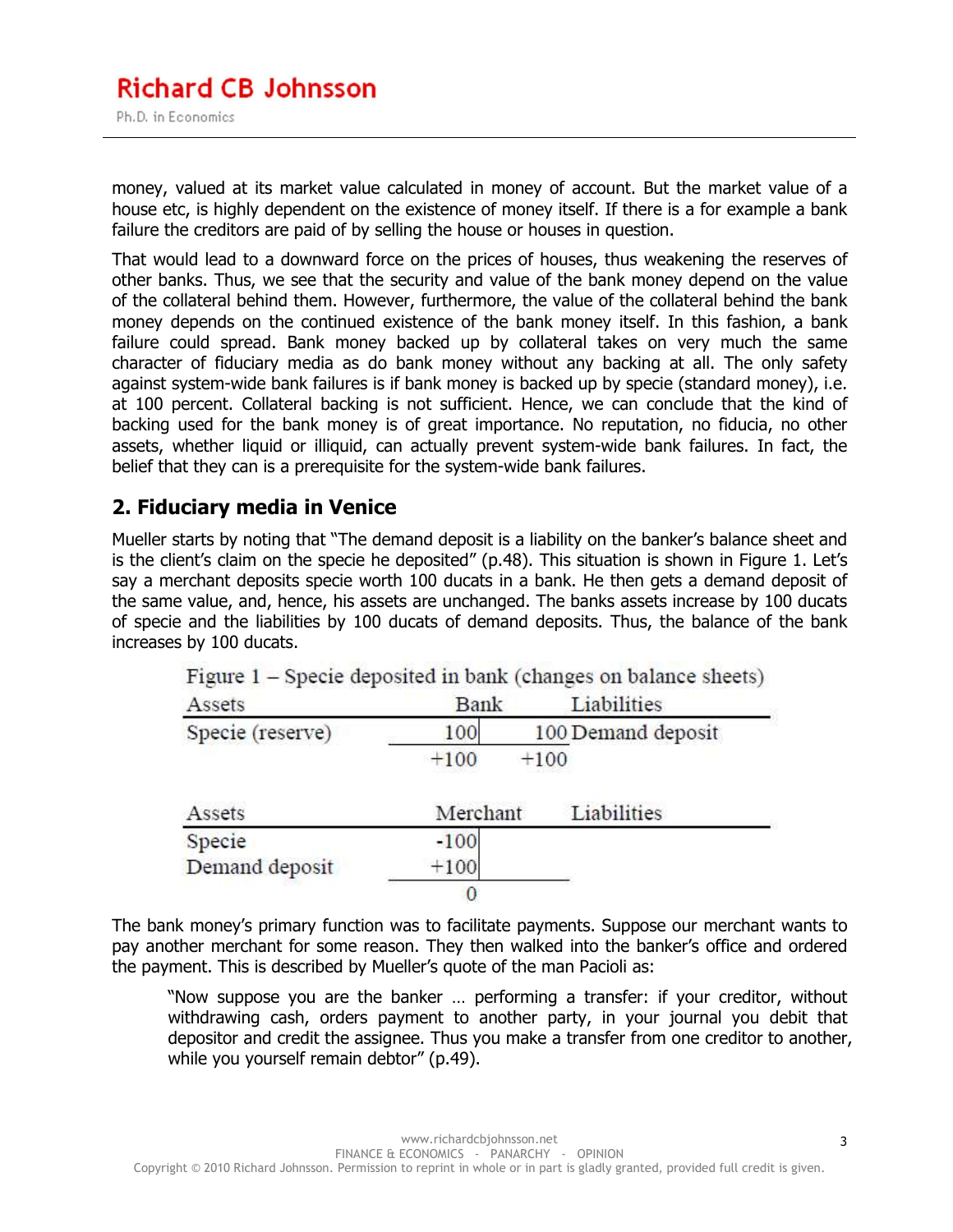Ph.D. in Economics

|                  |                  | Figure 2 – Payment by bank money (changes on balance sheets) <sup>2</sup> |
|------------------|------------------|---------------------------------------------------------------------------|
| Assets           | Bank             | Liabilities                                                               |
| Specie (reserve) | 0<br>0           | -100 Demand deposit Merchant A<br>+100 Demand deposit Merchant B          |
| Assets           | Merchant A       | Liabilities                                                               |
| Demand deposit   | $-100$<br>$-100$ |                                                                           |
| Assets           | Merchant B       | Liabilities                                                               |
| Demand deposit   | $+100$           |                                                                           |
|                  | $+100$           |                                                                           |

From this simple description, we enter into the world of fiduciary media. The merchant that wants to deposit specie can choose to make a time deposit, where he agrees not to reclaim the money within a specified term, or a demand deposit. In the former case, the banker can lend the 100 ducats, while maintaining full reserves. A saving deposit is similar, as evidenced by Mueller as he writes that "Saving deposits left with a banker in the hope of earning interest were not readily transferable nor were they intended to serve as a means of payment" (p.51).

But on the other hand, if the merchant wants a demand deposit, which seems to have been mostly the case4, this could lead to the creation of fiduciary media. The crucial part is whether the banker maintains full reserves, or if he uses the reserves to expand credit to others. This is basically what we have to try to find out from the facts Mueller presents.

The first real indication Mueller gives that the bankers were working on a fractional reserve basis, is the fact that "A Venetian law of 1321 which gave bankers three days after demand in which to make liquid the deposit credits of clients was already a tacit admission that a system of fractional reserve was in operation" (p.52). This is a measure often adopted later on in banking history as banks were working on a fractional reserve. It is a measure to avoid bank runs. The bank could be solvent on an ordinary scale, but is not always liquid enough. In the case of Venice, it seems like the bankers used the deposits themselves, to invest in other lines of business (remember that they often where businessmen originally) or to lend them. Mueller continues by noting that the general public "attributed the failures of private banks to their investment of depositors' money" (p.53), i.e. to the fractional reserve system. However, according to Mueller the fractional reserve system permitted an expansion of money supply by (i) bank loans, (ii) client overdrafts, and (iii) monetized state debt (more about the latter below). But by now we know that the first two of these do not involve an expansion of the money supply by necessity. This is because the bank can have reserves coming from time and saving deposits to lend, i.e. (i) and (ii) could be possible even under a 100 percent reserve system. Here we see the problem with using Mueller's definition of fiduciary media. It simply does not allow for this distinction. Thus, the evidence is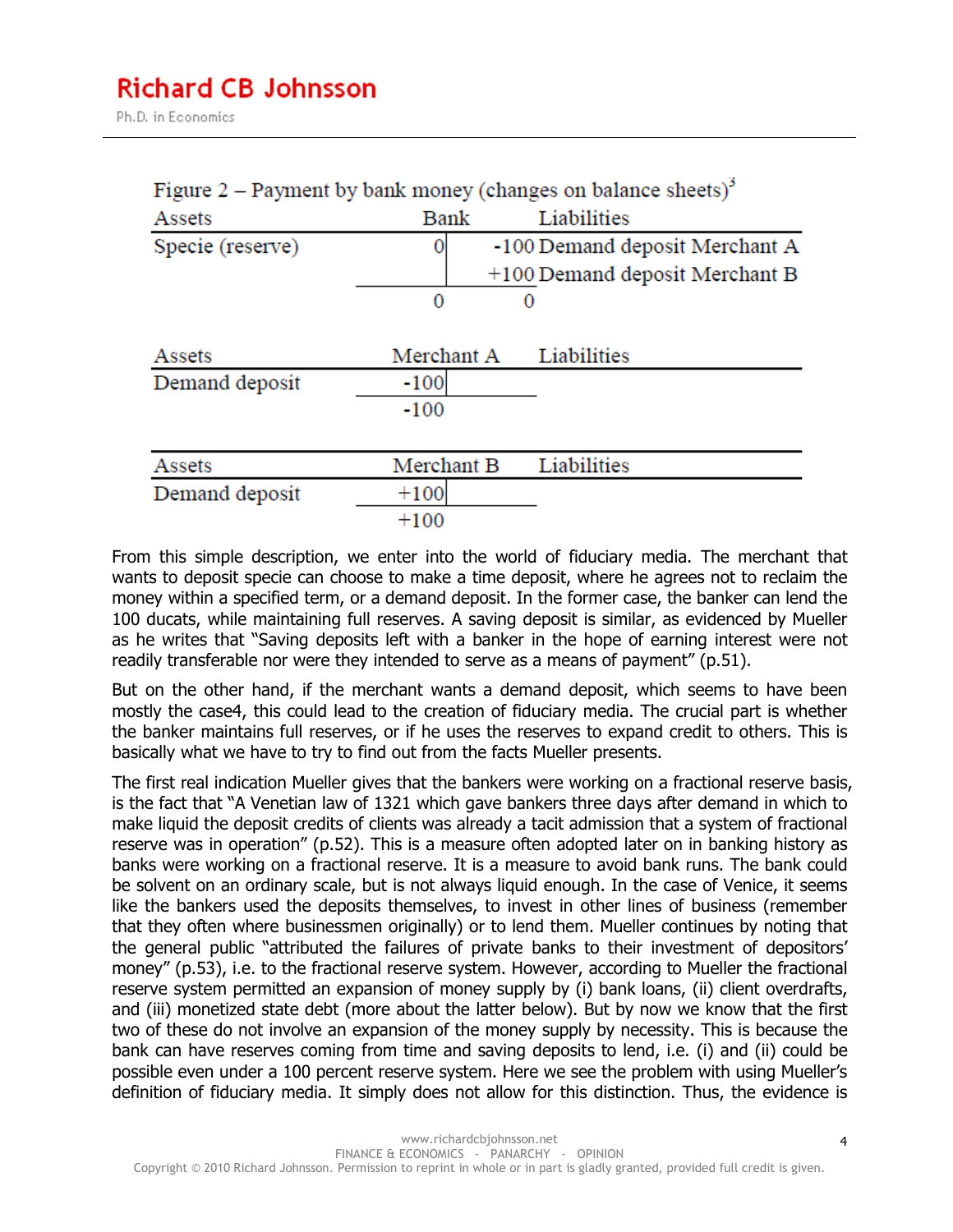perhaps not as strong as Mueller suggests, but we clearly cannot rule out the possibility of fractional reserves.

The exposition made by Mueller on the use of bank money in Venice (pp.53-61) does not give any evidence of the presence of fiduciary media. However, the part about the bullion market (pp.61-67), requires some closer analysis. Mueller writes that "It was the general custom in Venice for the importer and seller of silver to be paid by bank transfer" (p.62). What this means is that a goods-exporting merchant is receiving bullion as payment (i.e. bullion is imported). As the payment arrives in Venice, the merchant surely would like to deposit the bullion in the bank. Each individual banker then probably was bidding on this bullion by offering a competitive bullion exchange rate (between bullion and minted coins). In this way banker could be seen as buying the bullion. This certainly results in an expansion of the money supply, as Mueller notes (p.65). But there is always specie at the market value covering the bank money. And, hence, there is no fiduciary media present (or at least necessarily so). One bank could incur losses or fail by speculating on the exchange rate, but the prerequisites for the spreading of the failure are not proved to be present. The system-wide bank failures of 1374 cannot with any certainty be said to have been caused by bullion speculation. The same holds for the failures in September 1429. All the legislation that occurred in this area could have been misguided and are not proof enough and not even the special laws during the war of Chioggia necessarily lead to any fiduciary media. When it comes to the process of minting the bullion (p.66-67), Mueller is once again right about the fact that new credit is created and that the money supply is expanded, but once again, there is bullion present as full backing.

The next issue of importance is the state's acceptance of bank money. This is perhaps the most complex issue to analyze, because there are many ways in which the state manipulates the bank reserves to its advantage. The state accepted payments of taxes and of the forced loans (!) by means of bank money. The most important magistracy was in this regard the Officium Extraordinariorum (OE), which collected duties and freight charges on the state galleys (the state owned the galleys used for trade). The acceptance of bank money commenced as OE required payment for the galley freight services and the duties in advance.

This meant that the merchants had to pay before they could sell the arriving goods, which lead to some problems for the merchants (they had probably sent away a considerable part of their money on the galleys to acquire the goods). The problem was solved by accepting personal guarantees to payment, and here the bankers stepped in as guarantors. But later also others where accepted as guarantors, i.e. also the merchants. This involvement by the state in credit transactions soon led to a demand by the merchants for the state to accept bank money as payment. Hence, now the state suddenly had a new way of directly influencing the amount of bank money, as manifested by Mueller's comment: "Thus bank money became not only a legal means of paying customs but also the usual means" (p.70). This situation was reversed in 1417, when the OE once again demanded cash as payment. The reason was a difficulty in collecting debts, indicating that there was a monetary contraction present, for whatever reason (and the demand by the OE did probably not lessen the contraction). But remember that a monetary contraction only can appear if there is a decrease in the money supply caused by the wiping out of fiduciary media. Later, and as a means of softening the cash problem of the merchants, the customs office was allowed to extend credit to the merchants. This meant renewed creation of fiduciary media (in believing that the poison that caused the problem actually was the antidote).

5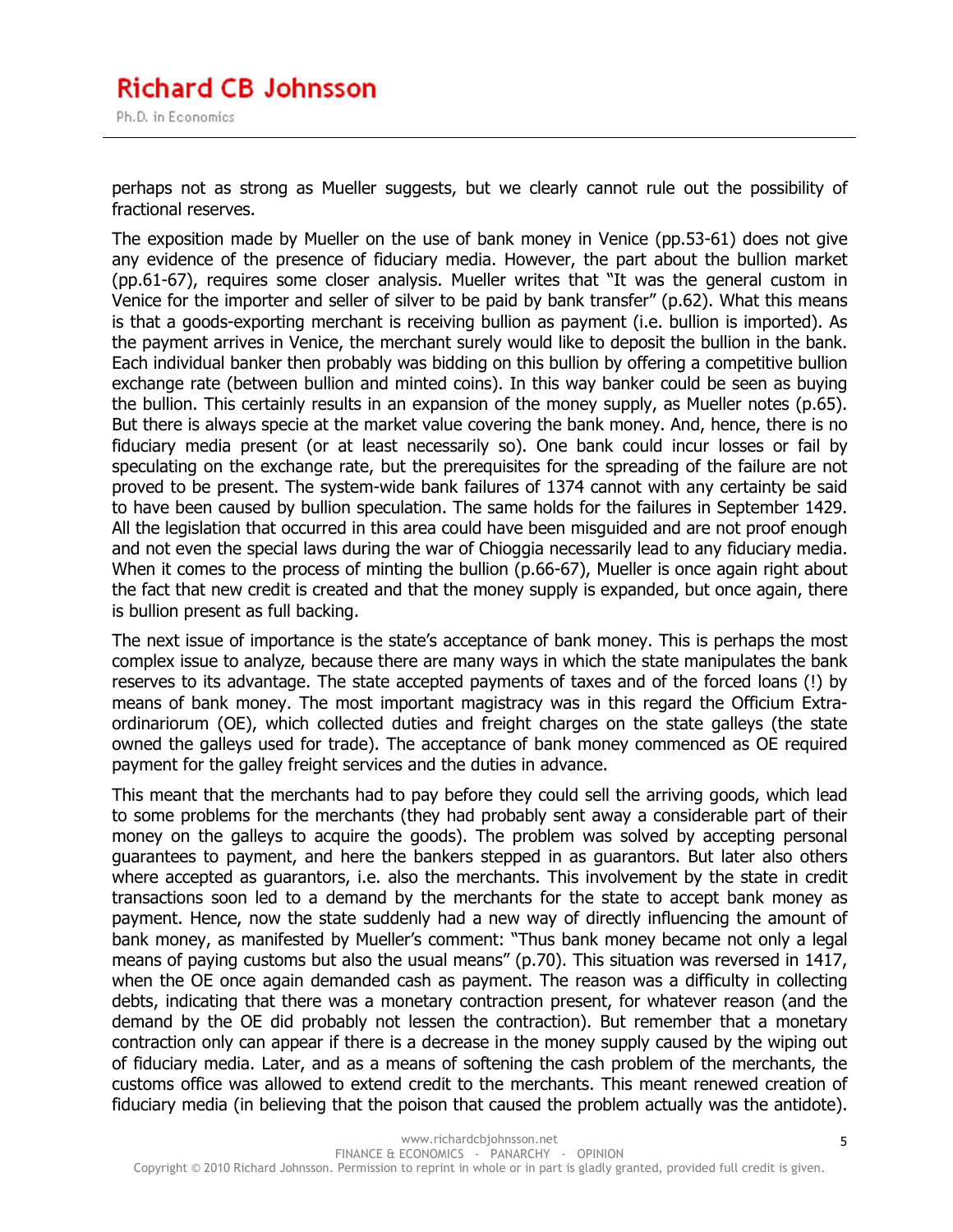## **Richard CB Johnsson**

Ph.D. in Economics

Hence, we see that the state's involvement, in addition to their use of forced loans, was extended to the dubious function of extending credit in the form of fiduciary media.

Mueller then discusses the reserves, inter-bank deposits and overdrafts of the Venetian banking system. He states that the state's insistence on bankers being "licensed to operate in the city was an obvious attempt to protect depositors in a system where bankers were not keeping 100% reserves" (p.73). Although it may be an indication of a fractional reserve system, it is certainly not an obvious attempt by the state to protect depositors. The state's involvement in the banking system actually made it more of an accomplice. We cannot even rule out the case that the state's forced loans and own credit extension, was the actual root of the fractional reserve system (as it is today). The state actually forced bankers to keep 100% reserves while at the same time creating fiduciary media and forcing bankers to extend loans.

Moreover, Mueller "evidence" that the bank's surety increased from 3000 lire in 1270 to 25000 lire in 1523 could easily be explained by the fact that the amount of specie had increased by something like that in the 263 years, as new gold was dug out, the New World was discovered, and that the Venetian wealth grew faster than other parts of the world, thus attracting specie. It is not proof enough for a case of increased protection of depositors.

The further proposals in 1356 and 1374 for a public bank running on full reserves, Mueller once again declares to be evidence for a fractional reserve system. What he does not consider, judging from the article, is the fact that (i) the proposals per se could have appeared at a time when banks actually where running of full or almost full reserves, because that would certainly be a good time to impose such a sound law. Or, (ii) it could simply be a case for politicians to go into the banking sector, under the guise of sound banking, a rhetoric that probably has always been around. Furthermore, (iii) the proposals could have been cases of covering up for the states own manipulation of the banking system in the form of forced loans and credit extension. After all, if a depositor wants to deposit specie, the banker would only be happy to receive it and credit the books in the depositor's name. It is only if the depositor does not bring any specie that the banker has to be forced to credit the books. This is the case when the state forces the bank to extend credit, uncovered by specie. An indication of this last point could perhaps be found in Mueller's "the total of loans and investments permitted was limited to one and one-half times the amount of forced loans levied on the banks by the government" (p.74). That clearly is an attempt to limit the effect of the fractional reserve banking forcedly imposed by the government.

As noted above, the Great Council ruled that banks had to meet the demand within three days. This was in part in response to the fact that it is in each banker's interest to keep as much of the specie deposited and hence to discourage withdrawals. They did this by putting a small charge on withdrawals and by sending the depositors to other banks where the banker had a positive balance. But, as also noted above, this is not necessarily evidence that the banks were on a fractional reserve, although it is yet another indication that they were.

Mueller continues by asserting that inter-bank deposits "weld individual banks into a banking system which can further increase the stock of money" (p.75). The presence of inter-bank deposits on the balance sheet of the banks is shown in Figure 3. The first half of the figure, denoted a), shows the changes of the balance sheets of two bank in the case of actual specie transfer. Let us say a client B of bank B wants to pay a client A of bank A a sum of 100 ducats. He then has to withdraw the sum in cash or have it transferred to bank A, and then the account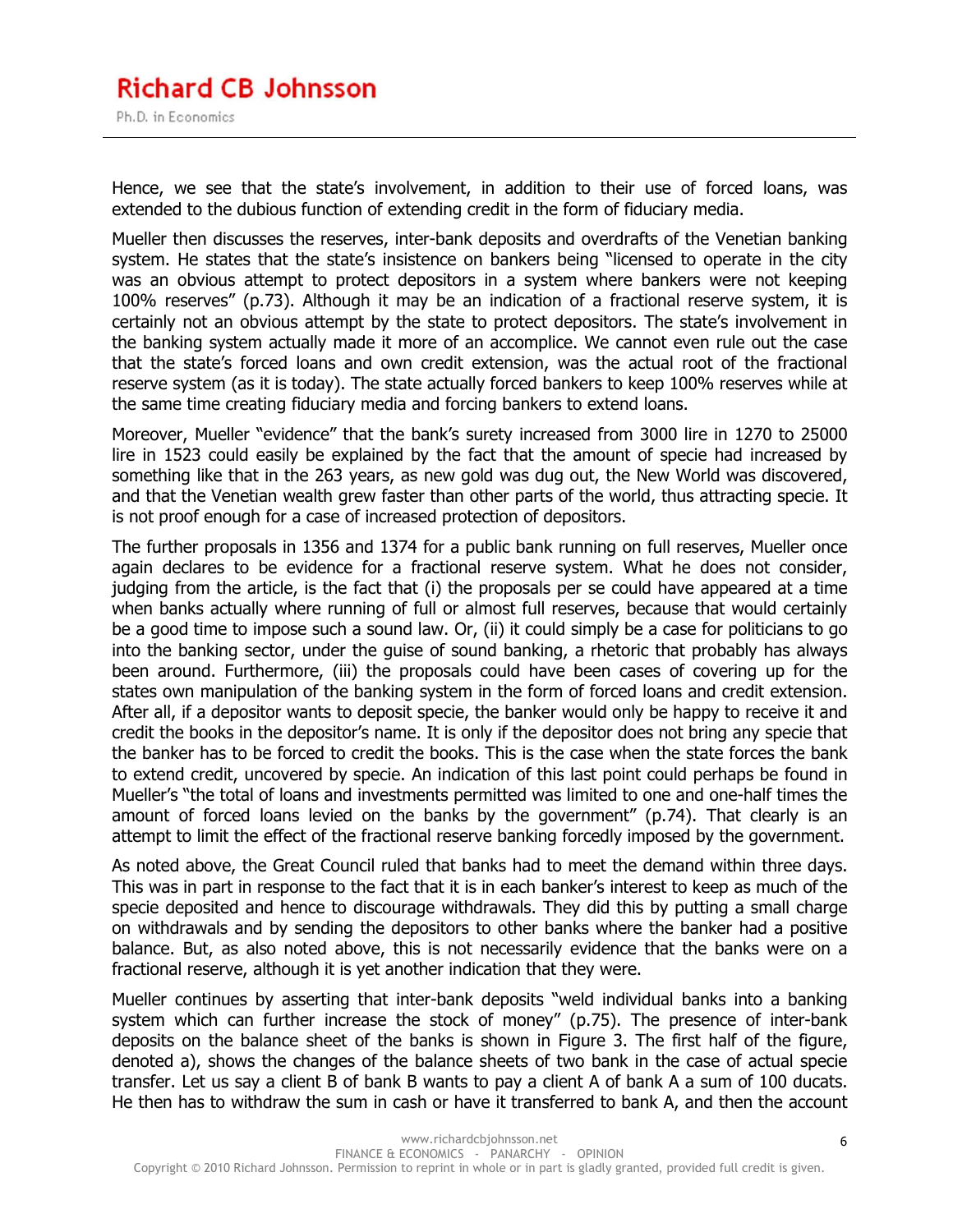of client A is credited. Thus, both client A's and bank A's assets increase by 100 ducats, while the reverse is true for client B and bank B. The changes are completely offsetting.

Figure 3 – Inter-bank deposits (changes on balance sheets)

| a) Specie transfer       |               |        |                                   |
|--------------------------|---------------|--------|-----------------------------------|
| Assets                   | <b>Bank A</b> |        | Liabilities                       |
| Specie                   | $+100$        |        | +100 Demand deposit of client A   |
|                          | $+100$        | $+100$ |                                   |
| Assets                   | <b>Bank B</b> |        | Liabilities                       |
| Specie                   | $-100$        |        | -100 Demand deposit of client B   |
|                          | $-100$        | $-100$ |                                   |
| b) Inter-bank deposit    |               |        |                                   |
| Assets                   | Bank A        |        | Liabilities                       |
| Demand deposit at bank B | $+100$        |        | $+100$ Demand deposit of client A |
|                          | $+100$        | $+100$ |                                   |
| Assets                   | <b>Bank B</b> |        | Liabilities                       |
| Specie                   | 0             |        | -100 Demand deposit of client B   |
|                          |               |        | +100 Demand deposit of bank B     |
|                          | 0             | 0      |                                   |

In part b) of the figure, there is no apparent specie transfer. Both clients step into the office of bank A and give the transfer order of the 100 ducats. Now, client A's account in bank A is credited with 100 ducats and at that instance the transaction is over for the clients point of view. But now bank A has a claim on bank B of 100 ducats, and in this case this has to be cleared by an inter-bank deposit (since there is no specie transfer). On the balance sheets, it appears like bank B is unaffected, while the balance of bank A has increased. There is money creation in the form of inter-bank deposits. But under what conditions is this situation sustainable? It is sustainable only as long as bank A is willing to accept the IOU from bank B.

This will be the case if, for example, the banks know that they will both profit from doing this, and that there is no competition for the clients to turn to, i.e. if there are legal barriers to entry. Once again, the easy part for bank A is to expand their deposits, but the crucial part is the relation with bank B. If the banks were fierce competitors, bank A would not accept any larger IOU's from B for any longer periods of time. It would demand specie transfer before crediting client A's account. This is called the principle of mutual clearing. Hence, on a competitive bank market, this kind of money creation is not sustainable. Only if banks are forced to accept IOU's,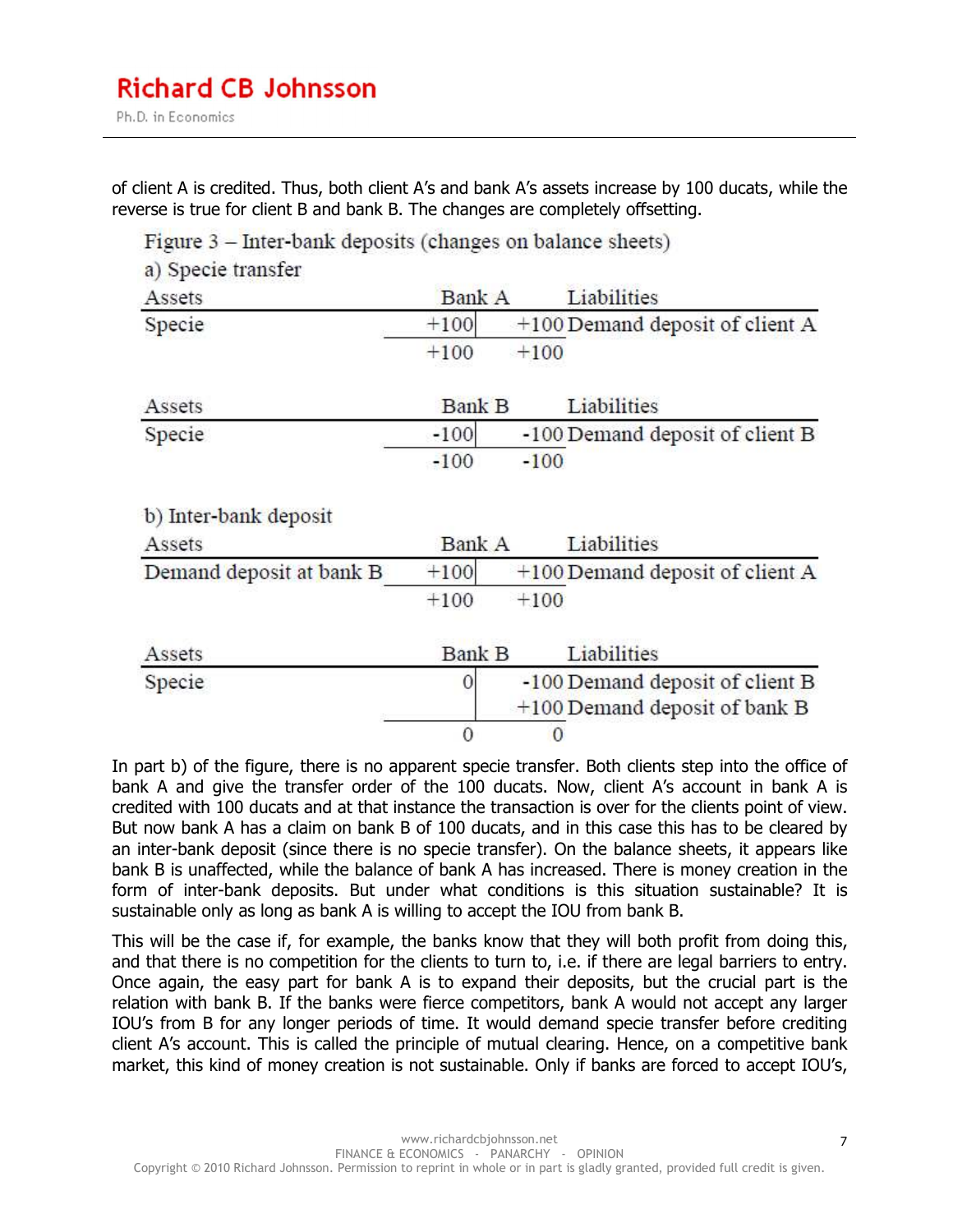like they where forced to do by the government, or if the government imposed restrictions in the competition, could the money creation exist on a large scale5.

Instead, and as Mueller notes, the merchants seemed to have accounts at several banks. This would not be necessary if inter-bank deposits were widespread, and thus is an indication that the inter-bank deposits actually were not very widespread.

Finally, let us have a closer look at the government's intervention in the banking business. So, far we have seen that the government intervention forced the banking system onto fractional reserves via (i) forced loans and (ii) by extending credit itself. After the war of Chioggia, the "close relationship between the state and the private banks developed and became a permanent feature of the Venetian economy" (p.78). This meant that the banks were carrying the floating debt of the government. "The banker lent money to the state by substituting his promise to pay for that of the state", Mueller continues (p.79). This close relationship resembles the Central Bank – Treasury – bank-system – relationship of most modern countries. The government can spend money by borrowing direct from banks, without security in the form of specie, but instead the only backing is the short-term government debt.

This is a clear instance of fiduciary media, "similar to the issuance of bank notes", as Mueller notes (p.79). The banks provided cash or credit to the government, so that it could pay its dues, and where re-paid later. The fiducia of the general public in the banking system rested on the promise that the government would repay (out of revenue from forced loans and taxation levied on the public itself). This appears to have been one of the causes of the bank failures of 1499, as Mueller notes (pp.82-83). It is important to note that this situation creates opportunities for not so prudent bankers to earn more interest revenue and market shares on the expanding stock of credit. The prudent banker loses under this system, since his market share decreases and the inflated money supply favors his creditors. Thus, the system actually invites bankers to act imprudent. When at times the government did not fulfill its promises, the result was system-wide bank runs. Hence, we see that the government also created problems for the banking system by favoring the monetizing of its debt, i.e. money creation by banks.

To sum up this section about the existence of fiduciary media in Venice, I am not too inclined to agree with his statement that he actually has "established the existence of fractional reserves and inter-bank relations  $\left[\ldots\right]''$  (p.77). The only clear evidence is the fiduciary media created by the governments intervention, i.e. by either (i) forced loans, (ii) by extending credit itself, or by (iii) by favoring the money creation by banks.

#### **3. Trade Patterns in Venice 1300-1500**

Venice at the time in question did not manufacture much itself. Instead successful trade created its wealth. This has important bearing on the question of specie reserves and fiduciary media, since the trade resulted in great variations in the available quantity of specie. At times, a lot of specie was needed to be sent southwards on the galleys to pay for imports, and at other times there were large inflows of specie as the merchants received payments from mainly Northern Europe for the exported goods. As Venice itself did not produce very much, these flows of goods and specie are important for the survival and well being of the merchants, the bankers and as well as other Venetians. Figure 4 depicts the trade flows.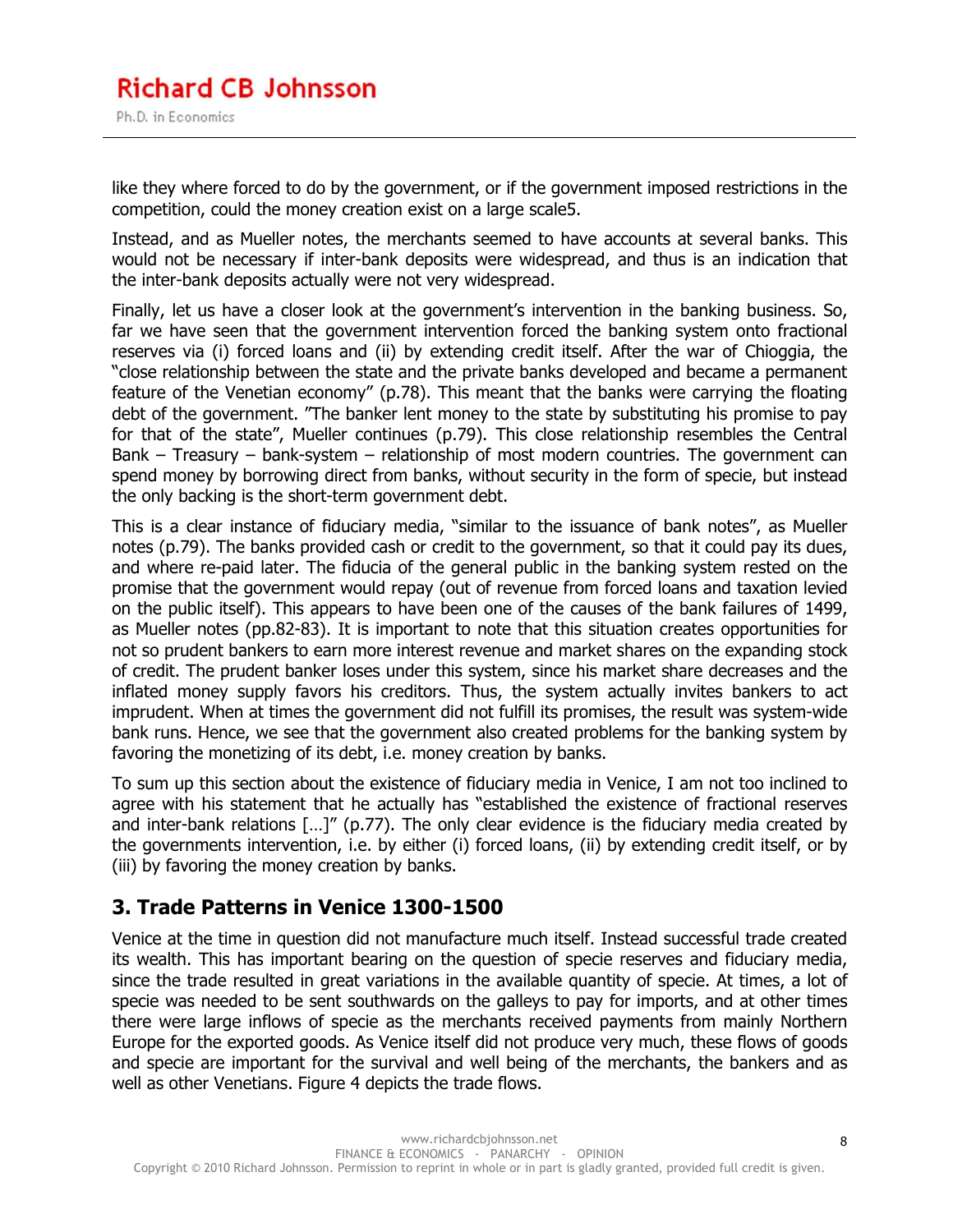### **Richard CB Johnsson**

Ph.D. in Economics

Hence, Venice wealth rested the volume of imported goods exceeding the volume of exported goods, while the specie flows in the other direction served as means of payment (from this it does not follow by necessity that the specie outflows had to exceed the specie inflows). Today this situation would be called an unfavorable trade balance, as it was also at the time of the earlier so-called mercantilists. It is actually a favorable trade balance, because in the reverse situation, Venice would be drained of its wealth (wealth being physical goods). To see this consider the following. For a single merchant, it was essential to be able to receive higher revenue, i.e. more specie, for the goods he exports than he has to pay for the goods he imports. The difference is of course his profit. For a single merchant to become wealthy, his specie inflow must exceed the outflow. But to conclude from this fact, that it is a good thing for Venice as a whole that the inflow of specie exceeds the outflow of specie, is, as I said, an old mercantilist fallacy. It is a fallacy of composition, of mistakenly assuming that what is good for a part of the whole also is good for the whole. Instead, what is good for Venice as a whole is that the inflow of goods exceeds the outflow of goods. One does not live by money, one rather lives by goods. For if it would be preferable with an excess of an outflow of goods over an inflow of goods, one could as well throw the goods in the Mediterranean.

Figure 4 – Venetian trade simplified



Thus, each individual Venetian merchants wanted to send as much specie on the galleys as they could, for the purpose of obtaining as much goods as possible, to re-sell at a profit. Once again, this does not mean that more specie flew out than in. How much a given sum of specie buys, depends exclusively on the prices. If the merchants were able to buy goods cheap, keep some of it in Venice, and sell the rest to other parts of the world, this could mean that over time, the specie out- and inflows were matched. Moreover, as the bankers often were successful merchants to begin with, they probably were tempted to send some specie abroad as well. Furthermore, the government was running the galleys and this, together with customs duties, probably was a nice source of revenue. This means that also the government had an interest in sending as much specie as possible abroad.

#### **4. Fiduciary Media and Trade in Venice 1300-1500**

Under these conditions, sending specie abroad must have meant that either (i) specie was withdrawn with bank money decreasing to the same extent, or, (ii) specie was withdrawn without bank money decreasing to the same extent, i.e. a case of the creation of fiduciary media. Mueller notes that bank money expanded with specie or bullion in-flows, and contracted in August at the time of the galleys departing with specie (p.78. See also pp.55, 67 and 81). Since the specie flows in and out of Venice probably were relatively large in proportion to the average amount of specie in Venice an average year, this could actually be one of the larger sources of the creation of fiduciary media and, thus, also of bank failures. If, for example, a banker sent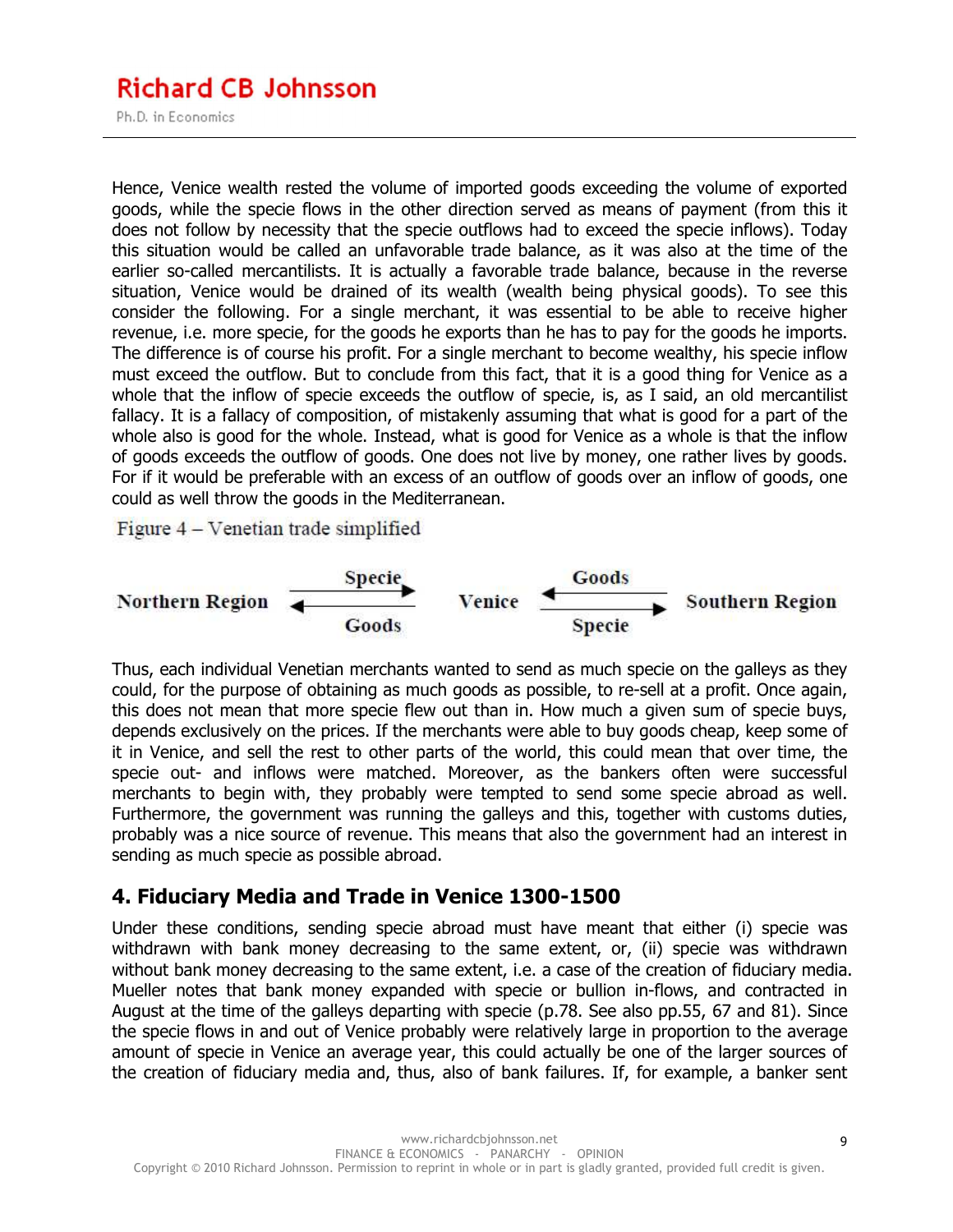#### **Richard CB Johnsson** Ph.D. in Economics

away part of the banks reserves, i.e. the specie deposited by others, that would be creation of fiduciary media, without new bank money coming into existence!

That is not noted by Mueller. But if, in the highly uncertain trade operation of that time, something happened to the galleys and the specie was lost, there would be a permanent decrease in reserves, bank money left uncovered, and a universal lack of goods. With so much of the wealth coming from and depending on the trade, a disaster like that at least must have caused bank runs. I would guess even a rumor of pirates or the like would have caused a run.

Loads of bank money, no reserves, and no goods surely could make the collateral fall in monetary value, and system-wide bank failures follow. At least one of the crises Mueller refers to comes in September (1429, pp.63-64), just after the specie has been sent away, an indication that this line of reasoning might hold.

This might be an extreme case, but the government intervention surely did not prevent the creation of fiduciary media, as we have seen. Imprudent bankers, merchants and the government profited on this as long as the fiducia was kept up and nothing went wrong. This procedure probably was the largest source of fiduciary media, since the gains were large and bankers, merchants and the government were all in on it. But was it a gain for Venice as a whole? Money creation might be of gain for the receiver of the new money, who receives it without a productive effort. The newly created money spreads through the economy as the first receiver spends it on particular goods, bidding up prices and, thus, raising the revenue of the sellers of those goods. But it is at the expense of those who are the ones that are the last to receive part of the new money, while at the same time have to pay higher prices. And then there is the risk of bank failures, a risk everybody will be affected by. Hence, we see that the bankers, the merchants and the government are the first to benefit by the creation of fiduciary media. But this also means that it is at the expense of other parts of the population. And at a crisis, everybody is likely to lose. But note that this is only possible with the government's consent, making it bear the ultimate responsibility.

But could the success of Venice have been possible on 100 percent reserves? As I said, if one ships abroad a certain amount of specie, how much that specie will buy depends on the prices.

As Venetians once a year arrive with galleys full of specie, traders on the other side arrive with goods that they want to sell. Using the formula for general price determination of the classical economists, P=D/S, where P is the general price level, D is the demand, i.e. the sum of money, and S is the supply of physical goods, we see that a larger amount of specie only raise prices6. Less specie, would probably mean lower prices. This depends on the assumption that there is a fixed supply of goods at the time the galleys arrive, an assumption not totally unrealistic. The fact that Venice played such an important part of Mediterranean trade, perhaps makes it more realistic. In any case, we cannot rule out the case that the same trade pattern and the same success could have been achieved with full reserves. A country has never grown wealthy by means of money creation. A country grows rich by productive activity, like the trade of Venice.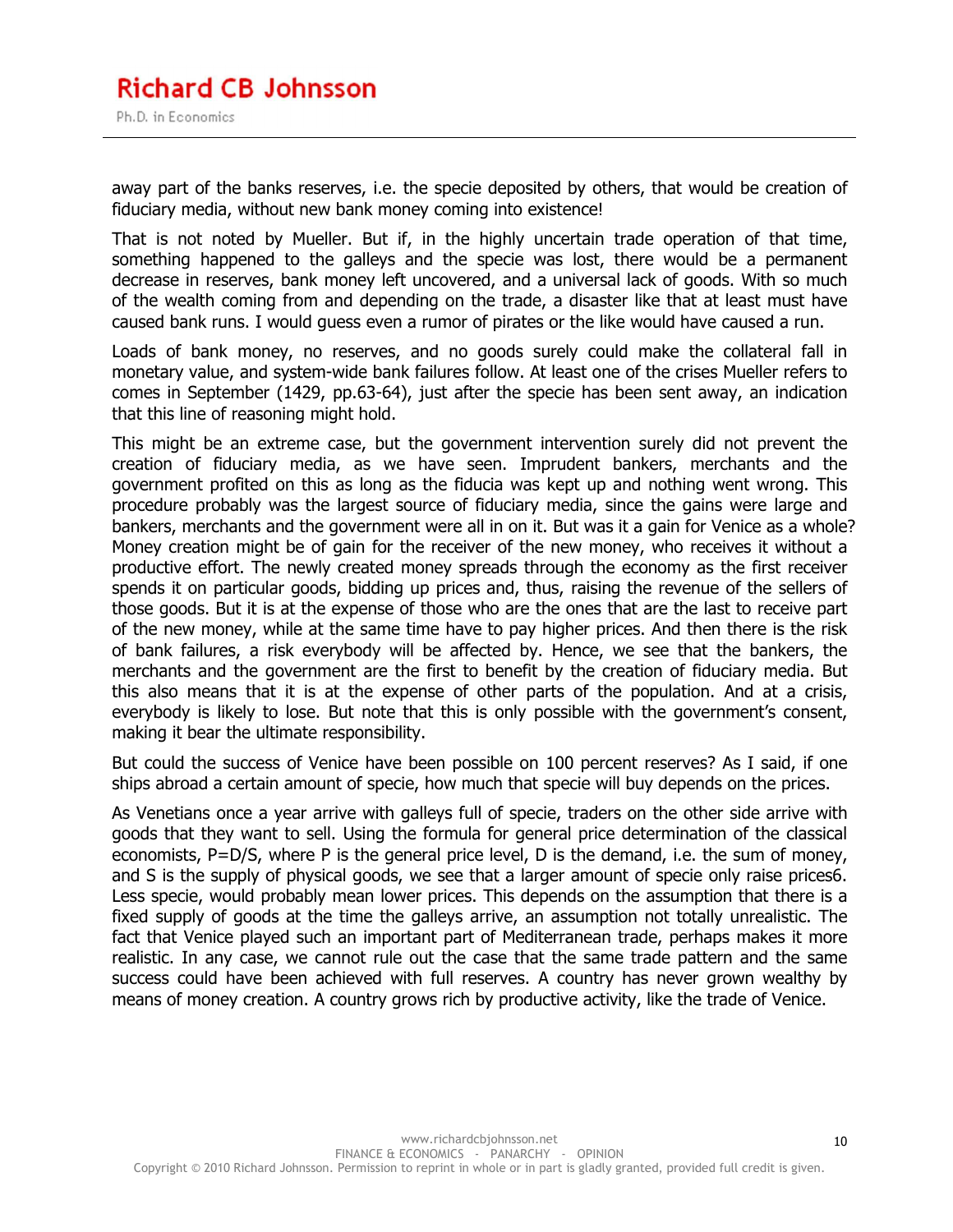#### **Richard CB Johnsson** Ph.D. in Economics

#### **5. Final comments**

In this paper we have re-examined the role of bank money and the existence of fiduciary media in Venice of the 12th to the 14th century. We found that Mueller's evidence for fractional reserves perhaps were not as strong as he wants to make us believe. The only real evidence presented in his article is that the government intervened by either (i) forced loans, (ii) by extending credit itself, or by (iii) by favoring the money creation of by banks, and in that manner used its legislative power, backed ultimately by its force, to create fiduciary media.

We also found that the role of fiduciary media in Venetian trade could have been the exact opposite to the common belief; the trade created fiduciary media, not the other way around, as perhaps is the common belief. The fiduciary media was created, not by credit expansion over reserves like nowadays, but by reserve contraction. And the reserve contraction was in turn a consequence of the need to send specie reserves abroad for trade purposes. Remember that the international clearing systems were not fully developed at the time, at least not between Venice and the southern parts of the Mediterranean. One would expect that the insecure trading context of the time should lead to clearing taking place. With a clearing system, the shipping of specie to a large extent would disappear. Why this did not happen could possibly be explained by the lack of enforcement of property rights for foreigners. Hence, the trade made the existence of fiduciary media a common component in Venice, and not in any way the other way around. But the fiduciary media was not a consequence of the trade by necessity. It is likely that Venice would have succeeded even on 100 percent reserves, since it is the productive activity that makes a country wealthy, not money creation. Instead, the existence of fiduciary media was made possible by what probably was some sort of silent agreement between bankers, merchants and the government, who all benefited from this, likely at the expense of others.

This paper has pointed to the need for further investigation into the role of bank money, trust and fiduciary media in medieval Venice, to determine its role in banking and system-wide bank failures. Since the fiduciary media was not a prerequisite for the trade and neither the trade a prerequisite for fiduciary media, what were instead the causes of the fiduciary media of the banking system and the successful trade, respectively? If it were possible to establish existence of fiduciary media in the von Mises sense and the causes of it, we would learn more about the causes of the system-wide bank failures of medieval Venice. And of more modern ones. Perhaps there is more evidence to be found on the existence of fiduciary media in Mueller's two-volume work on Venetian money and banking. After all, one would expect these to provide more information than the close reading of his article that I have performed. But that is something for future research.

Hopefully this article have shown how von Mises' much richer use of the term fiduciary media can be used in analyzing banking, past and present. But since prominent banking historians like Mueller, telling from the quotation above, obviously cannot see the difference between capitalism and mercantilism, I wonder if this really will help.